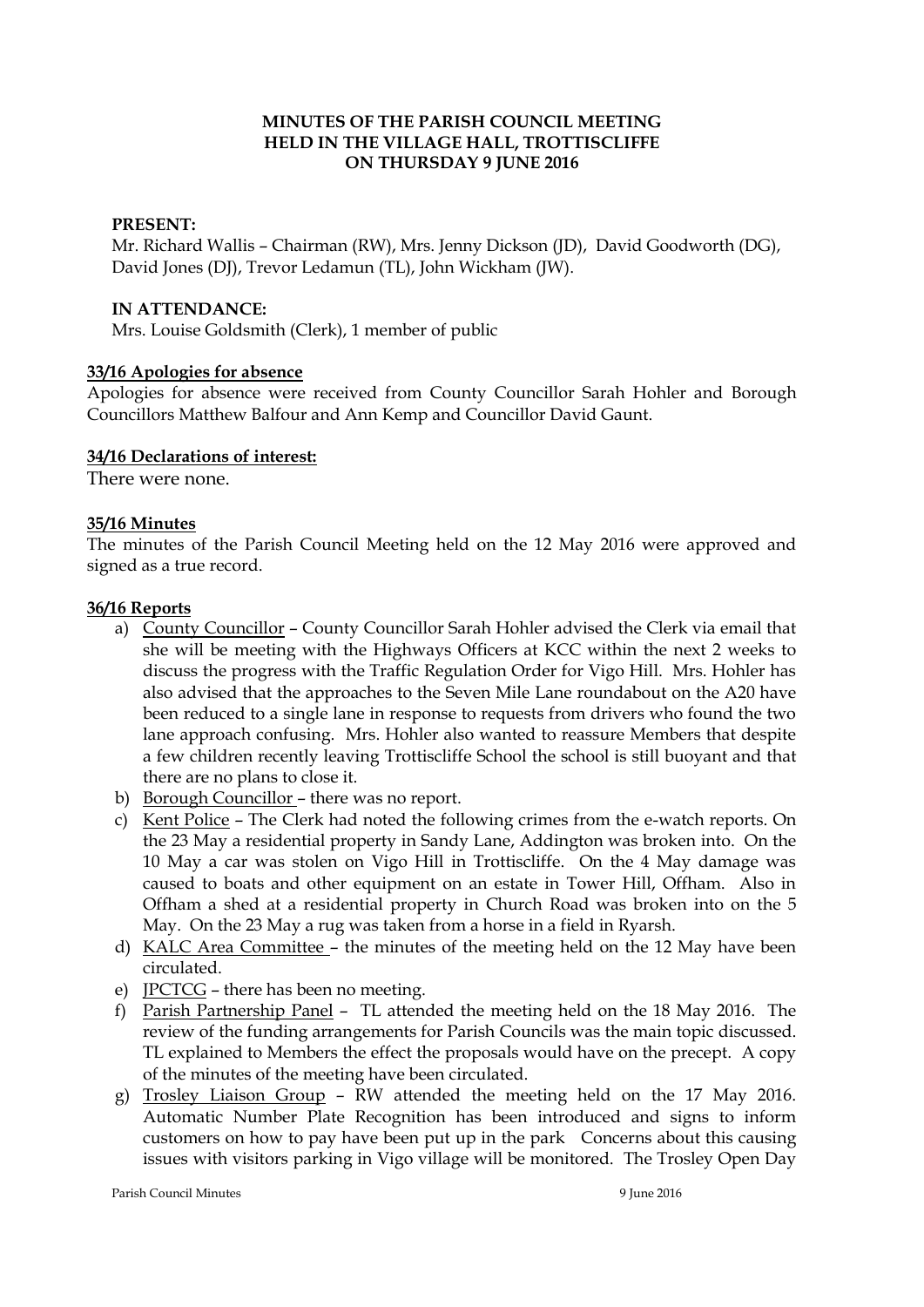on the 14 May 2016 was well attended however there are concerns that the visitor centre is not used enough and suggestions to involve the community more were discussed. Mandy Cason, a KCC Community Warden, has been trying to address the problem of dog fouling in the park. RW reported that he had asked if Mandy Cason could attend a Parish Council meeting to discuss the problem of dog fouling in Trottiscliffe. Mandy Cason asked RW to email her directly to make this request so that she can liase with her manager to see if this will be possible.

h) Village Hall Committee – DJ reported that a meeting is to be held on Monday 13 June 2016.

# **37/16 Matters arising**

- a) Defibrillator The Clerk has contacted a community responder in Addington to see if they would be willing to hold an awareness session on how to use a defibrillator. Meanwhile the contact at South East Coast Ambulance Service has also asked the local volunteer coordinators whether someone would be prepared to run an awareness session. Members noted that this would now need to be held at the end of September at the earliest so as to allow sufficient time for the date to be advertised in The Pilgrims.
- **b)** Parish Plan/Emergency Plan DG attended the Community Resilience and Emergency Planning Workshop held on the 19 May 2016 organised by the Kent Resilience Team and KALC. DG stated that the training had been useful and he would be formulating some ideas for an Emergency Plan over the next few months.
- **c)** Review of Funding arrangements with Parish Councils T&MBC are considering changing the way it charges for the Tonbridge and Malling element of the council tax bill from 2017/18 onwards and are considering the introduction of a local charge for local facilities and services provided by the Borough Council. T&MBC claim this would promote fairness for all residents in different parts of the Borough when paying towards the cost of these services and would generate savings to offset an ongoing reduction in Government funding. Residents living anywhere within the Borough, other than the town of Tonbridge, pay an extra parish precept for local services such as playgrounds and open spaces provided by the Parish Council. As Tonbridge is not a parish, services to these residents are provided and funded by T&MBC. However, to provide some equity, T&MBC have in the past paid grants, totalling just over £225,000 to Parish Councils to help them with the costs of the local services they provide. The Clerk was asked to respond to the consultation stating that Members are disappointed that T&MBC are dressing up the fact they are saving money by making Parish Councils raise their precept. Members feel there will be more pressure on the budget of Parish Councils and small Parish Councils like Trottiscliffe will be forced to make a disproportionate increase to their precept.
- **d)** T&MBC Call for Sites/Development of the Local Plan T&MBC have concluded the Strategic Land Availability Assessment stage which includes an initial technical assessment of the 'Call for Sites' exercise. The technical assessments are now available on T&MBC's website. Following this evidence stage it is T&MBC's intention to move to public consultation on the Issues & Options for the Local Plan. The Issues & Options document is to be reported to the Planning and Transport Advisory Board on 5 July 2016 and will set out options for a development strategy for the new local plan. A briefing for all Parish and Town Councils has been arranged for Tuesday 28 June at 7:30 pm in the Council Chamber at Kings Hill. The purpose of the meeting is to explain the evidence work to date and set out the options for the Local Plan development strategy which will be supported by the evidence that will be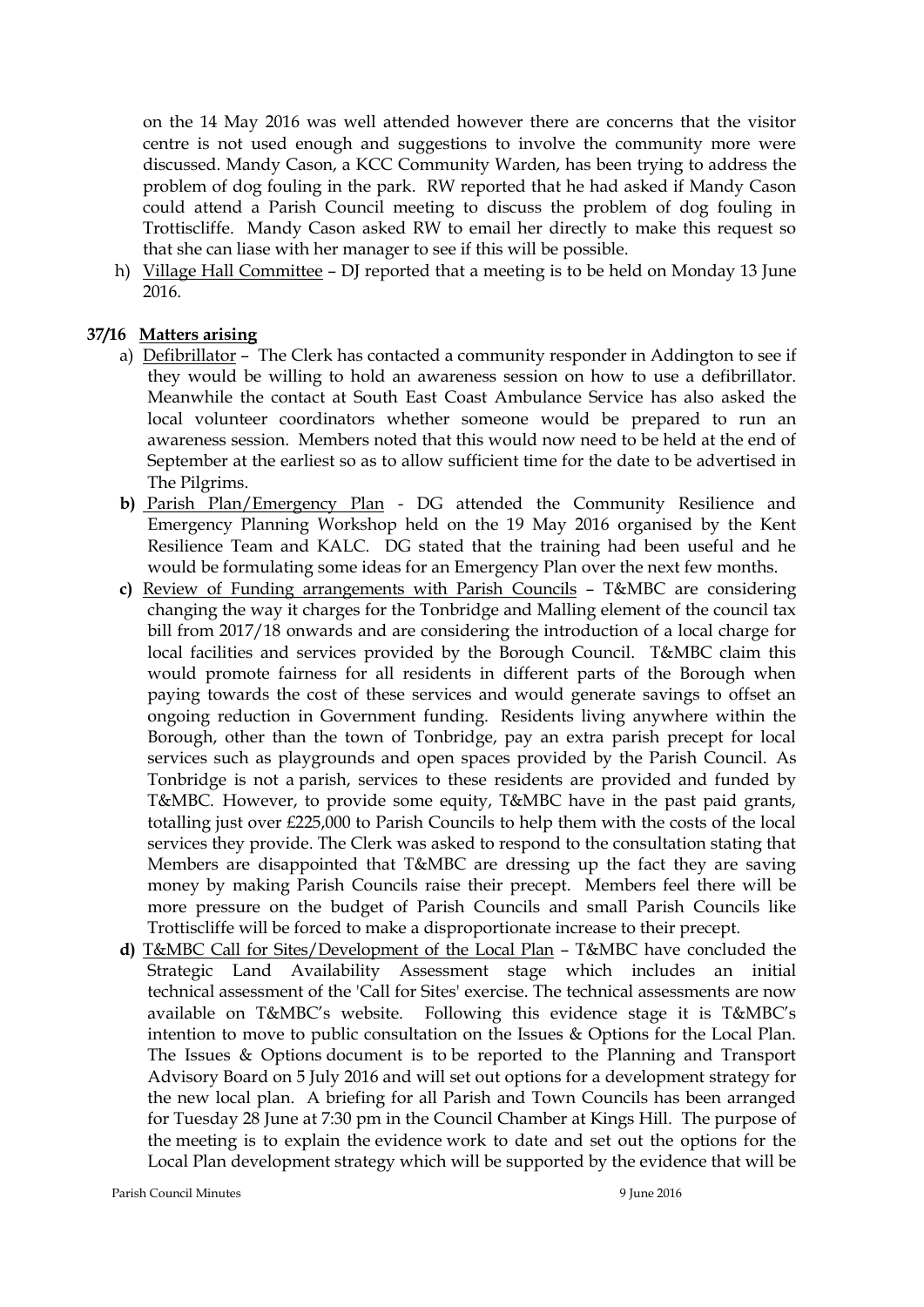consulted upon in September. It was **resolved** that the Clerk and DJ will attend this briefing on behalf of the Parish Council. Members expressed their disappointment that the interim technical assessments have been published without any consultation and feel that there are inconsistencies in their preliminary assessments.

e) Kent Men of Trees – Trees in the Village Competition 2016 – Members noted that Neil Moulton, Tree Warden for Trottiscliffe, has suggested not entering the competition this year and look to enter it next year.

#### **38/16 Finance & Policies**

Statement of payments to be made and income received

| Balances as at 1 June 2016:      |            |  |
|----------------------------------|------------|--|
| <b>National Savings Account:</b> | £1,674.64  |  |
| Nat West TPC TCC Account:        | £20,418.76 |  |
| Nat West TPC Reserve Account:    | £19,227.51 |  |
| Nat West TPC Current Account     | £ 175.76   |  |
| Less cheque 000038               | 40.00      |  |
|                                  | 135.76     |  |

# **Receipts**

Nat West TPC Current Account: £10.00 – one annual allotment rental fee

## **Cheques for signature TPC Current Account:**

| Description                 | <b>Cheque</b> | Amount      |
|-----------------------------|---------------|-------------|
|                             | Number        |             |
| (Expenses)                  | 000044        | £ 83.36     |
| (Salary-4 weeks)            |               |             |
| $(12/05/16 - 09/06/16)$     | 000045        | £159.30     |
| (Clerk's Tax)               | 000046        | £105.60     |
| (Play areas repairs)        | 000047        | £486.68     |
| (Grass cutting)             | 000048        | £358.80     |
| (Hall hire)                 | 000049        | £ 70.00     |
| (re-issue of cheque 000038) | 000050        | 40.00<br>£. |
|                             |               |             |

**Total £1,303.74**

Transfer from TPC Reserve Account to TPC Current Account: £1,200.00

# **Cheques for signature TPC TCC Account:** There are none.

- a) Cheques for signature: The Chairman proposed that the cheques listed above be signed. Agreed.
- b) NALC 2016-2018 National Salary Award Members noted the revised pay scales for the Clerk.

# **39/16 Members of public:**

A member of the public expressed his concern that the speed on the stretch of road from the top of Vigo Hill to the 20mph zone in the village is currently unlimited and that he would welcome a proposal to reduce the speed limit to 30mph. *8.31pm a member of the public left the meeting*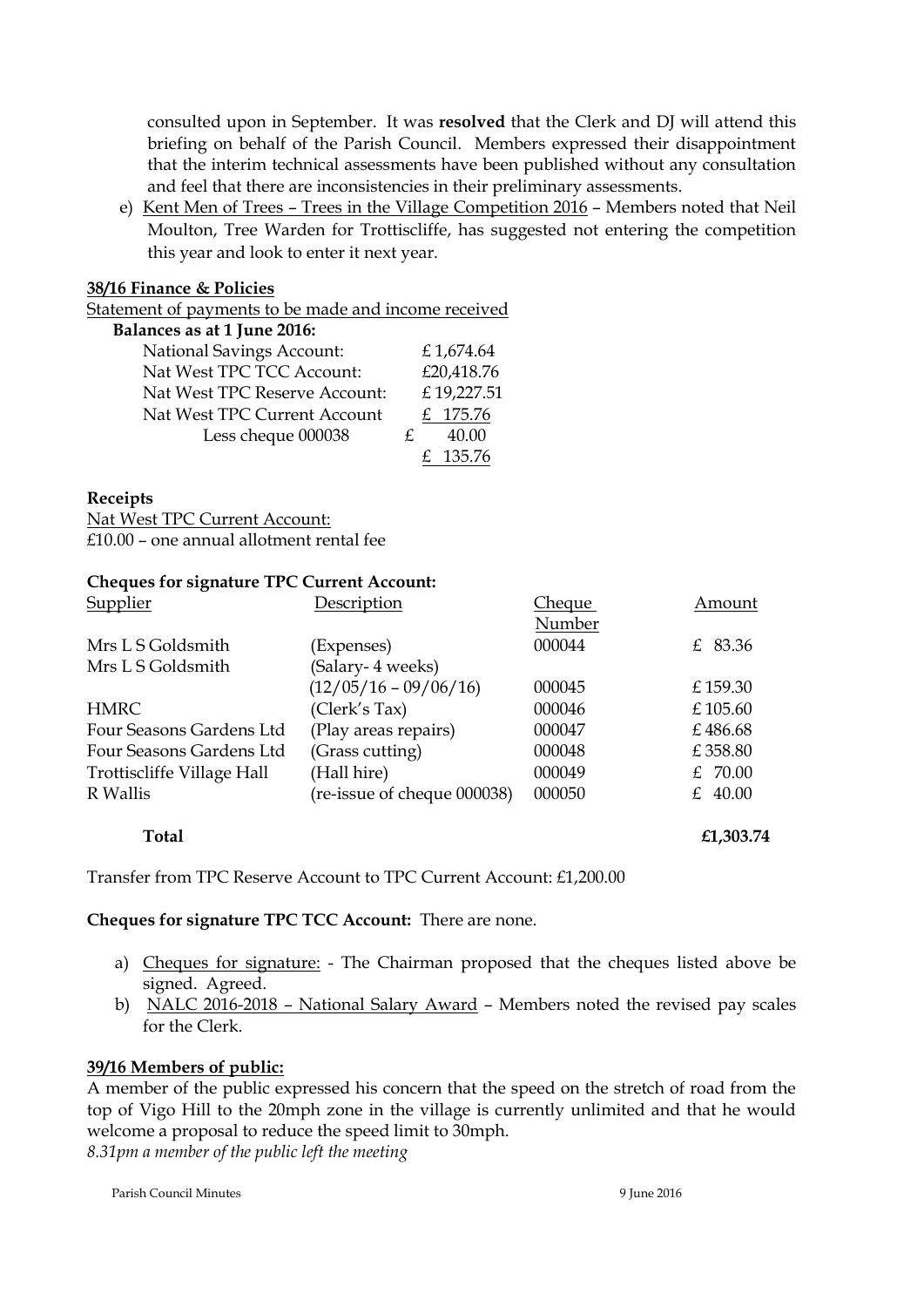# **40/16 Planning**

a) Applications

1] TM/16/01160/LB – Gore Cottage, Green Lane, Trottiscliffe, ME19 5DX

Listed Building Application: The proposal is for extensions and alterations to the existing cottage to form a new conservatory, new 2 storey extension, modification to the 1990's sprocket roof and internal modifications to the existing stairs and wall. *Resolved: No objections.*

# b) Decisions from T&MBC

1] TM/16/00892/RM - Little Reeds Ford Lane, Trottiscliffe, ME19 5DP

Reserved matters of appearance landscaping and scale and details of materials (condition 4) Levels (condition 5) Drainage (condition 9) Tree Survey (condition 11) *Approved*

2] TM/16/01181/TNCA - Redstone Cottage School Lane, Trottiscliffe

To fell Leylandii tree approximately 18 metres high at the foot of the rear garden *No objection* 3] TM/16/00977/FL – Bellevue, Pinesfield Lane, Trottiscliffe, ME19 5EN

Proposed single storey rear extension and internal alterations. *Approved*

# c) Other planning matters

1] Whitaker Cottage – unauthorised use as separate dwelling. Enforcement have served a Planning Contravention Notice. The owners have until the 21 June 2016 to respond.

2] Trosley Farm – Enforcement have advised the Clerk that the retrospective planning application for some works to create a new sand riding area, new roadway and a small area of hard-surface is still invalid. If a valid application is not submitted shortly it is likely that this case will be reported to the Area 2 Committee meeting due to be held on the 6 July 2016 so that Members can decide whether to serve an enforcement notice.

3] 16/00144/ADVH - Plough Inn, Taylors Lane - regarding alleged unauthorised advert. Enforcement have asked the owners to remove their unauthorised adverts immediately and will be carrying out a site visit shortly to establish whether the signs have been removed from this listed building.

4] Kildare, Ford Lane – the Clerk has reported to enforcement that a second entrance/exit now exists to the right of the property.

5] The Nursery, Taylors Lane – the Clerk was asked to investigate further the conditions of an appeal decision for the retention of a residential caravan ancillary to the Nursery Business.

# **41/16 Highways, Footways and Footpaths**

1] Traffic mounting the pavement on Taylor's Lane - KCC are in the process of drafting a proposal for priority signing which will be used to commence the required consultation process.

2] Traffic Survey, Taylors Lane/Vigo Hill – KCC have now produced the plans showing the optimal siting for speed signs and repeaters. A traffic regulation order is now needed and this means consultation with the police and others. 3] Village Sign formerly located at the duck pond – The refurbished sign has now been relocated to the green opposite The George. JW offered to supply some granite setts to be placed around the bottom of the wooden post. The Clerk will ensure that the sign is on the Parish Council's insurance schedule. It was noted that a bench will now be placed at the former location of the sign at the duck pond. The Clerk will place a photograph of the unveiling of the refurbished sign that took place on Tuesday 7 June 2016 on the website and will send a copy to the local newspapers.

4] Electricity supply to the Christmas Tree – the Clerk will be meeting with an engineer from UKPN on Tuesday 21 June 2016 to assess the current arrangement and to be advised on what would be required to ensure a safe power supply for the annual Christmas tree.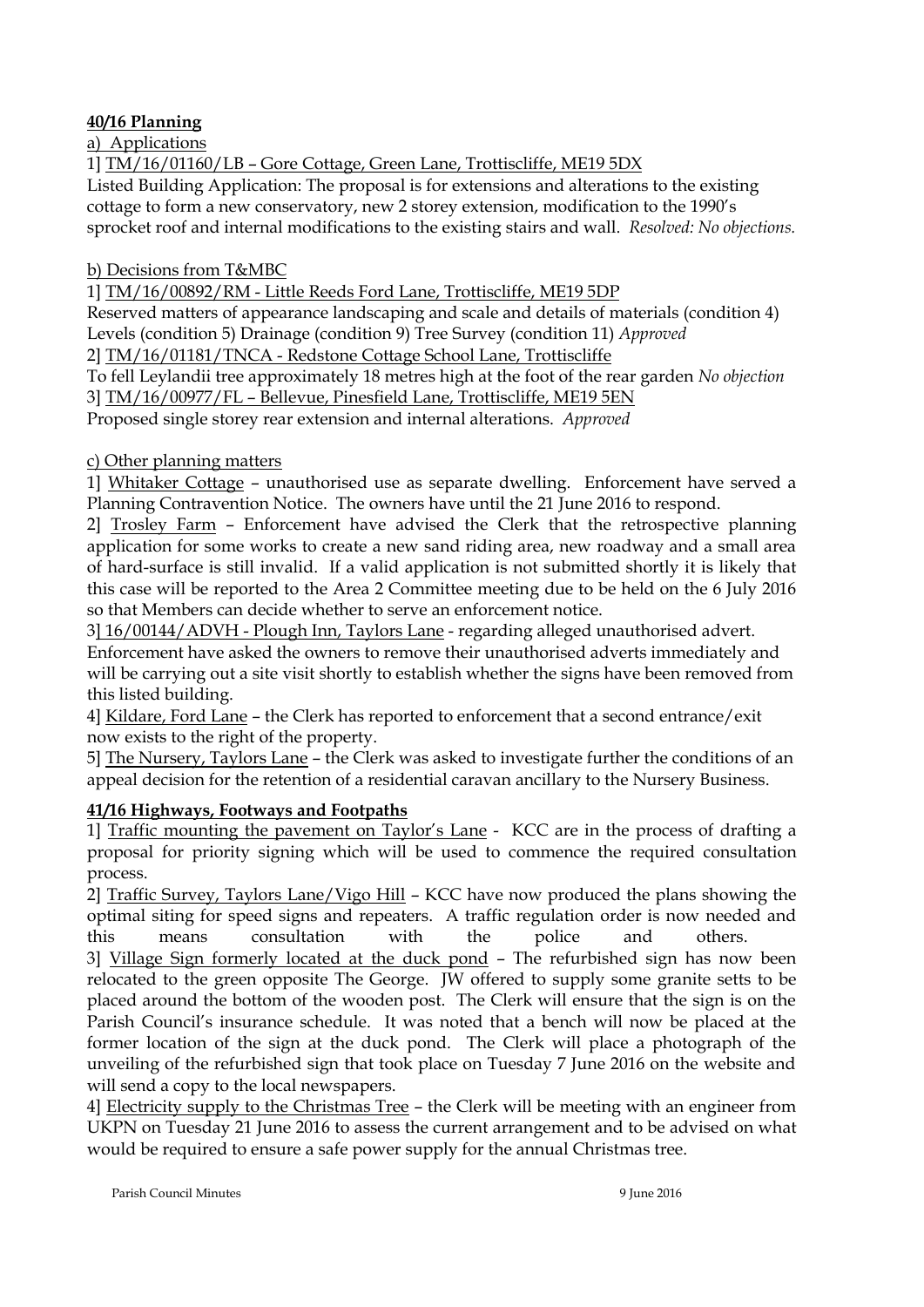5] Scheme to upgrade 200 metres of water pipeline in Ford Lane - Members noted that South East Water have advised that the start of a £655,000 scheme to upgrade 200 metres of pipeline in Ford Lane has been delayed. A new start date is to be confirmed following discussions with KCC Highways.

6] Reported Faults

i) Church Lane – the Clerk has reported that the 'Give Way' sign needs attention.

ii) TL to report that there are potholes in Ford Lane.

iii) JD has reported to PROW that there is a tree blocking the footpath between Green Lane and Pilgrims Way (PROW ref: 720489) and a tree is blocking the footpath behind the sheds near the church (PROW ref: 084895).

iv) The Clerk will remind KCC that they have still not completed all of the white lining.

# **42/16] Open Spaces, Recreation Ground and Allotments**

1] Remedial work to the playground – The contractor has completed the playground fencing repairs and levelling off the bench. Members also noted that the contractor had kindly used 6 inch round posts, rather than 5 inch posts as quoted, to give more support at no additional cost. They had also screwed a piece of metal back on to the bottom of the slide. The contractor has been cutting the grass on the recreation ground forthnightly as it has been growing so quickly. JW reported that the grass on this field is still too long despite these extra cuts. DG mentioned that the contractor's main machine has been out of action. The Clerk was asked to request that the contractor does an additional cut this week free of charge, as a measure of goodwill, to reduce the height of the grass. JW reported that RoSPA will be carrying out their annual inspection in July. Members agreed that it was worthwhile to pay an additional £42.00 so that JW can meet with the inspector on the day of the inspection.

2] Allotment boundaries and fencing – The Clerk is waiting to hear when the contractor can install the chestnut fencing on the boundary with Darren's Meadow. DJ has now collected all the allotment rentals for the calendar year. The Clerk has also received a signed contract and £60 rental fee from Mr. Murray which will allow him to keep sheep on the land to the rear of the allotments for the calendar year.

# **43/16] Correspondence**

a) For Information

1] Area 2 Planning Committee – 6 July 2016

2] Joint Transportation Board – 13 June 2016

3] Parish Partnership Panel – 8 September 2016

4] Standards Committee – 15 June 2016

5] KALC Area Committee Meeting – TBC

# b) On Circulation

The following correspondence had been circulated: e-watch Planning proposals Bills announced in Queen's Speech 2016 Message from the new Kent Police and Crime Commissioner Parish Partnership Panel – Minutes of meeting held on the 18 May 2016 KALC – Tonbridge & Malling Area Committee – minutes of meeting held on 12 May 2016 Trosley Country Park Liaison Group – minutes of meeting held on 17 May 2016 Joint Transportation Board – agenda for meeting held on 7 June 2016 Joint Standards Committee – agenda for meeting held on 15 June 2016